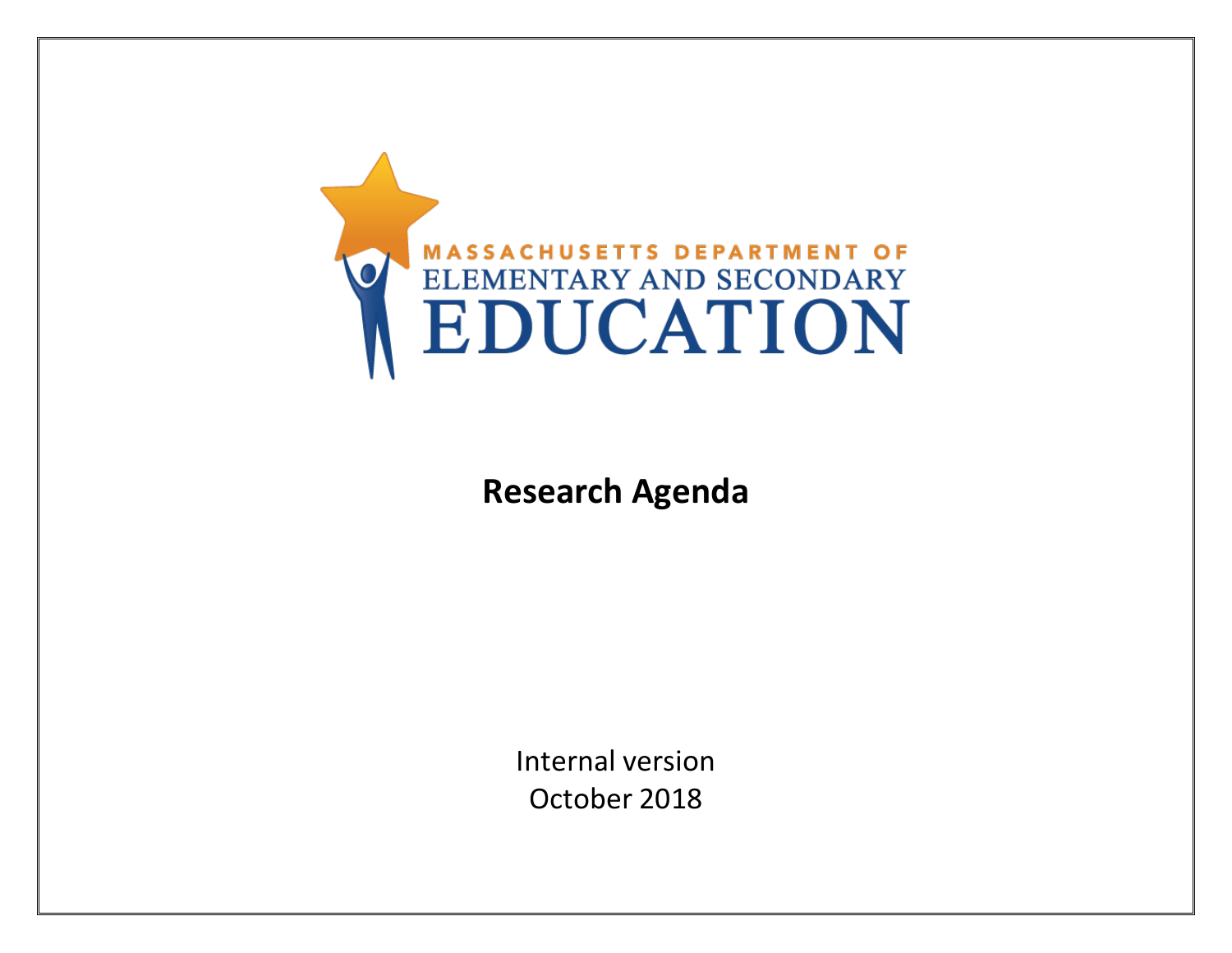#### **DESE's Goal and Strategies**

DESE's [goal](http://www.doe.mass.edu/commissioner/) is to prepare all students for success after high school. We are implementing five strategies aimed at reaching that goal:

- Strengthen standards, curriculum, instruction, and assessment
- Promote educator development
- Support social-emotional learning, health, and safety
- Turn around the lowest performing schools and districts
- Enhance resource allocation and data use

DESE's research agenda is driven by our strategic plan. The following questions guide all of our research across our goal and five strategies:

- Are our initiatives correlated with stronger outcomes for participating students and/or educators? Where possible to determine, did participation in the initiative cause the observed outcomes?
- How does implementation of our initiatives vary across schools, districts, educator preparation programs, etc.? What does this tell us about strategies for effective implementation?
- What is the field's perception of our initiatives?

After a decade of developing research partnerships, we have established solid relationships with universities, researchers, and other vendors on nearly all of our major research questions. We will bid any opportunities where the state is seeking a vendor for research work and/or for a new grant-writing partnership through the state's procurement system, [CommBuys.](https://www.commbuys.com/bso/) Outside of those opportunities and those highlighted below as "support needed," we do not anticipate entering into partnerships with any new universities or researchers in 2018–19.

Please contact Carrie Conaway at [cconaway@doe.mass.edu](mailto:cconaway@doe.mass.edu) with questions.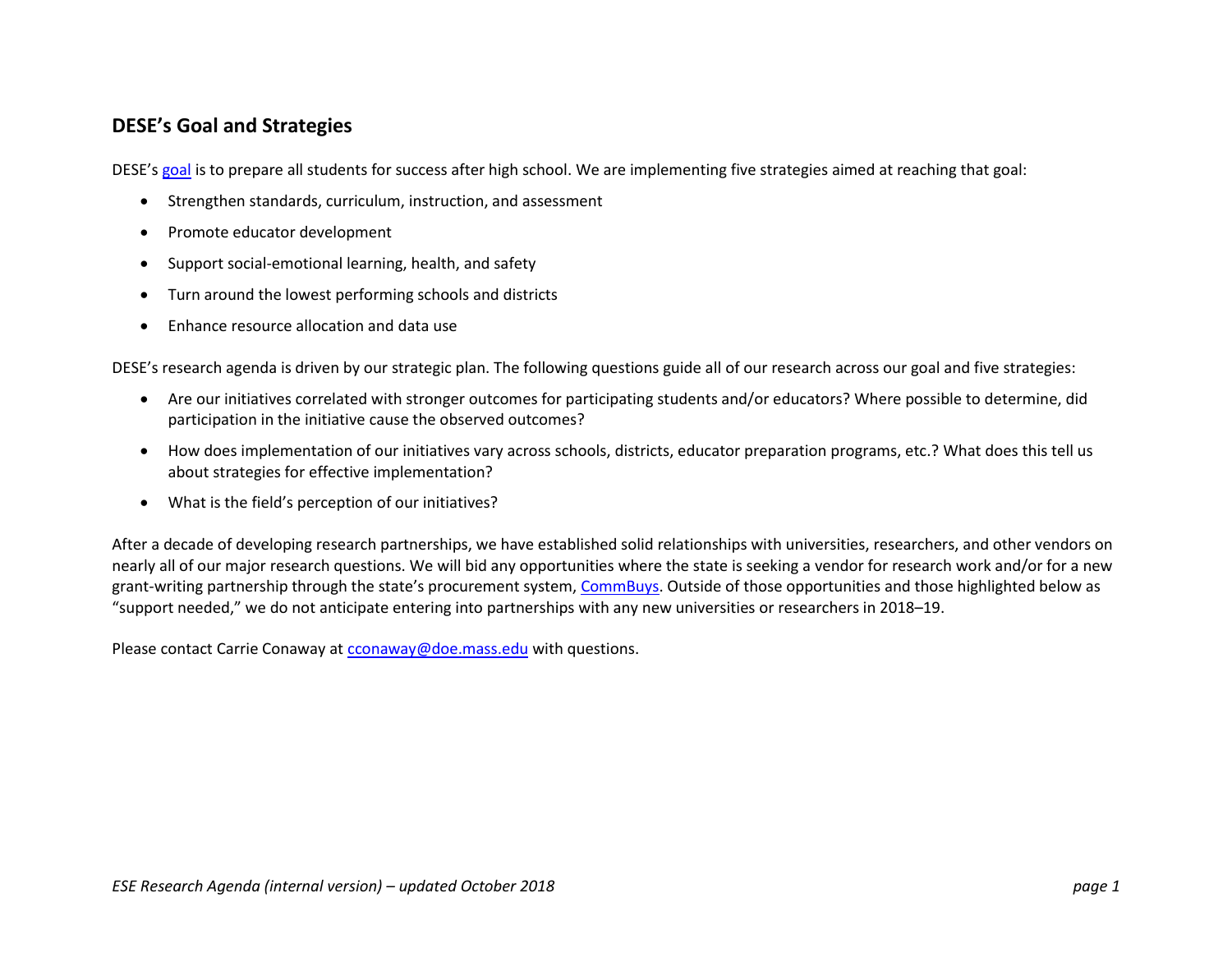# **1: Success after high school**

### **High priority topics for primary research**

| Q                | <b>Topic</b>                                                                                                                                                                                                                                                                                                                                                                                                                                                                                                                                                                                                                                                    | How                                                                                                                              |
|------------------|-----------------------------------------------------------------------------------------------------------------------------------------------------------------------------------------------------------------------------------------------------------------------------------------------------------------------------------------------------------------------------------------------------------------------------------------------------------------------------------------------------------------------------------------------------------------------------------------------------------------------------------------------------------------|----------------------------------------------------------------------------------------------------------------------------------|
| 1a               | High quality college and career pathways and time to post-secondary degree                                                                                                                                                                                                                                                                                                                                                                                                                                                                                                                                                                                      |                                                                                                                                  |
| 1a.1             | To what extent are schools and districts implementing high quality college and career pathways for<br>students, and what is the quality of those opportunities? What processes are Massachusetts New<br>Skills For Youth grantees and other districts seeking the HQCCP certification using to develop and<br>implement new high quality college and career pathways? What is the impact of participation in a<br>HQCCP, and to what extent does the impact vary by the quality and depth of implementation of the<br>six components of HQCCPs? Is Early College programming correlated with stronger outcomes than<br>traditional dual enrollment programming? | • ICF through 2019<br>· Support needed - academic<br>partner to follow the schools<br>forward after ICF funding ends<br>in 2019  |
| 1a.2             | How long does it take MA public college students to complete postsecondary programs? How does<br>this vary for students coming from the MA public K-12 system vs. other students? What factors from<br>the K-12 and higher education systems influence time to degree? (e.g., participation in dual<br>enrollment, early college high schools, or other programs; K-12 course participation and success;<br>Chapter 74 and Perkins programs)                                                                                                                                                                                                                    | • ESE-DHE partnership<br>• Support needed - to focus on<br>more refined questions<br>around K-12 course/program<br>participation |
| 1 <sub>b</sub>   | Career outcomes for K-12 students                                                                                                                                                                                                                                                                                                                                                                                                                                                                                                                                                                                                                               |                                                                                                                                  |
| 1 <sub>b.1</sub> | How do Massachusetts public school students perform in the labor market, in terms of salaries and<br>industries/occupations of employment? What programs or experiences best prepare them for the<br>labor market, and which predict a higher likelihood of Unemployment Insurance claims or other poor<br>labor market outcomes? What is the long-term return on investment for education in Massachusetts?                                                                                                                                                                                                                                                    | • Data Analysis and Reporting,<br>Shaun Dougherty                                                                                |
| 1 <sub>c</sub>   | <b>Vocational-technical schools</b>                                                                                                                                                                                                                                                                                                                                                                                                                                                                                                                                                                                                                             |                                                                                                                                  |
| 1c.1             | How many students express interest in and apply to vocational-technical schools and to the programs<br>within those schools? How many do not meet the admissions criteria, and how many are waitlisted?                                                                                                                                                                                                                                                                                                                                                                                                                                                         | • Shaun Dougherty                                                                                                                |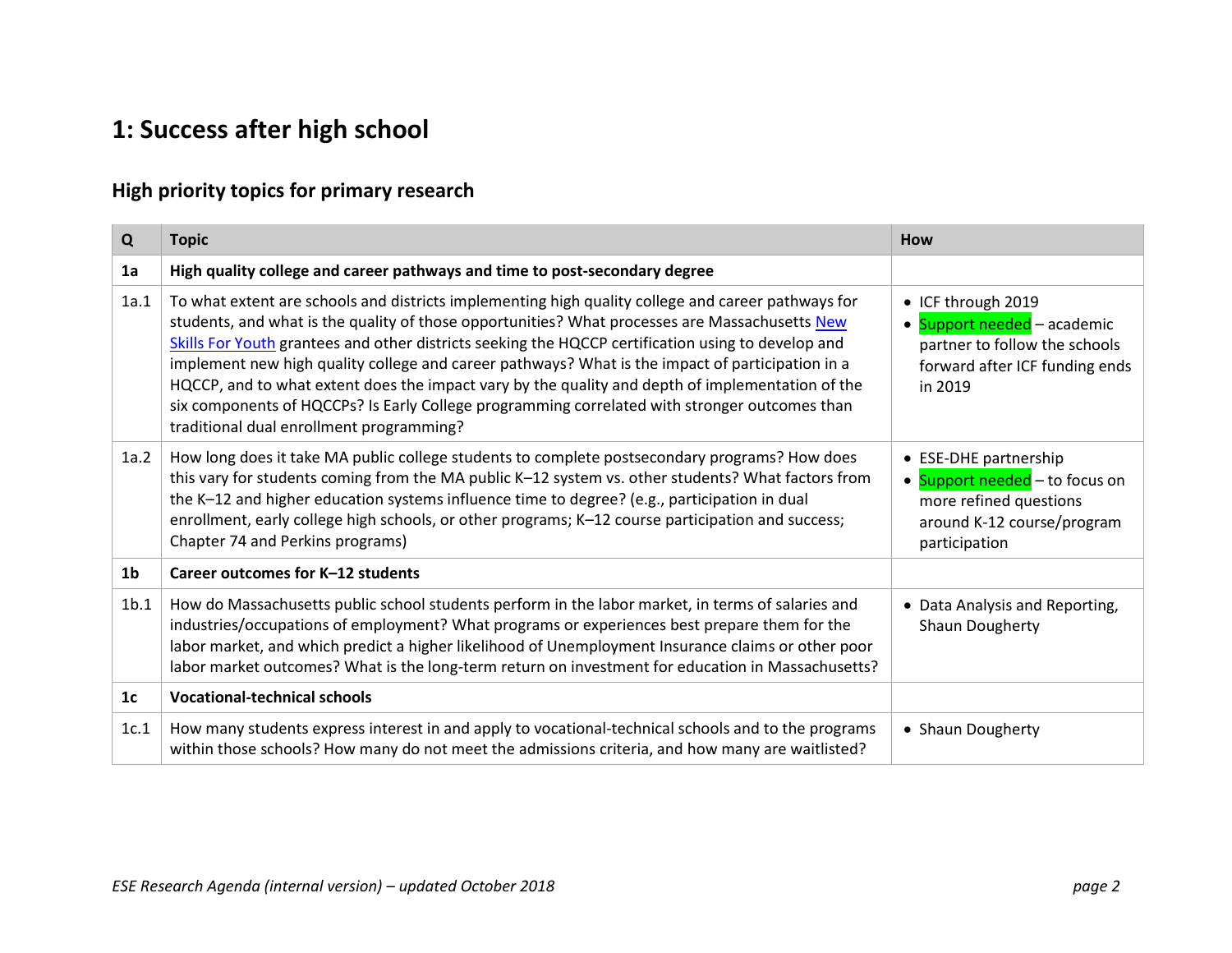| Q              | <b>Topic</b>                                                                                                                                                                                                                                                                                                                                                                                                                                                             | How                                                           |
|----------------|--------------------------------------------------------------------------------------------------------------------------------------------------------------------------------------------------------------------------------------------------------------------------------------------------------------------------------------------------------------------------------------------------------------------------------------------------------------------------|---------------------------------------------------------------|
| 1 <sub>d</sub> | High school graduation and supports                                                                                                                                                                                                                                                                                                                                                                                                                                      |                                                               |
| 1d.1           | How many districts and schools are implementing individual learning plans? Flexible learning<br>environments? Competency-based credit accumulation?                                                                                                                                                                                                                                                                                                                      | • VISTA survey                                                |
| 1d.2           | Do students who enroll in alternative schools do better on graduation outcomes than similar<br>students not served in alternative school settings? (including HiSET/GED grads, not just regular high<br>school)                                                                                                                                                                                                                                                          | • Support needed                                              |
| 1d.3           | Is the implementation of MyCAP (college and career advising) correlated with better student plans<br>and/or stronger student outcomes?                                                                                                                                                                                                                                                                                                                                   | • Support needed                                              |
| 1d.4           | How well do students with disabilities transition out of high school? To what degree does the type of<br>disability or level of service correlate with later outcomes?                                                                                                                                                                                                                                                                                                   | • Support needed                                              |
| 1e             | <b>Advanced coursework</b>                                                                                                                                                                                                                                                                                                                                                                                                                                               |                                                               |
| 1e.1           | What is the impact of the state's Advancing STEM AP program on participating students (particularly<br>economically disadvantaged students), teachers, and schools?                                                                                                                                                                                                                                                                                                      | • UMass Donahue Institute                                     |
| 1e.2           | What is the impact of performing at the Advanced level on the MCAS on later course-taking and<br>college enrollment?                                                                                                                                                                                                                                                                                                                                                     | • Josh Goodman and Chris Avery                                |
| 1e.3           | Does sending a letter to parents of students who have the potential to succeed in higher level math<br>coursework in high schools cause greater enrollment in those courses?                                                                                                                                                                                                                                                                                             | • Josh Goodman and Lindsay Page                               |
| 1e.4           | How many and which types of students have access to advanced coursework? What differentiates<br>the students, schools, and districts where advanced coursework is available?                                                                                                                                                                                                                                                                                             | Support needed - may be doing<br>$\bullet$<br>this internally |
| 1 <sup>f</sup> | <b>Vocational-technical schools</b>                                                                                                                                                                                                                                                                                                                                                                                                                                      |                                                               |
| 1f.1           | Does participation in CTE improve short- or long-term labor market outcomes? Why, for whom, and<br>in which fields? Is industry experience or teacher training more valuable for CTE instructors? Does<br>student demand for CTE courses respond to changing labor market conditions? How effective are CTE<br>skill assessments at measuring labor market preparedness? What effect does earning an industry-<br>recognized credential have on employment and earnings? | • Shaun Dougherty, CTE Policy Lab                             |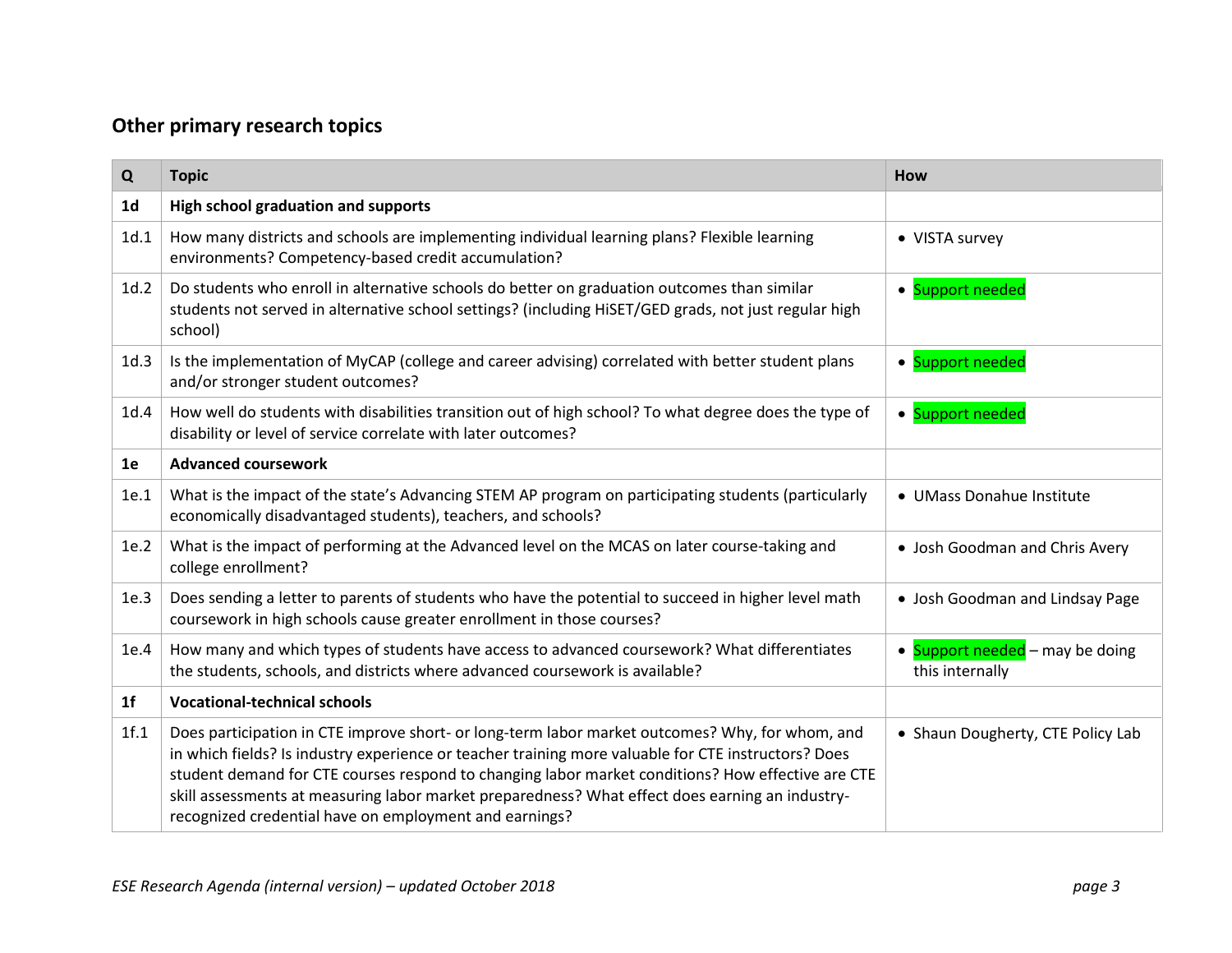| Q              | <b>Topic</b>                                                                                                                                                                                                                                                                                                                                                                      | How                                                       |
|----------------|-----------------------------------------------------------------------------------------------------------------------------------------------------------------------------------------------------------------------------------------------------------------------------------------------------------------------------------------------------------------------------------|-----------------------------------------------------------|
| 1f.2           | Are there differences in outcomes for students who participate in a particular program between<br>those doing the program at a comprehensive high school versus those in the same program at a<br>regional vocational-technical school? Are there differences for kids enrolled in CTE in a<br>comprehensive high school, compared to similar kids not in CTE at the same school? | • Shaun Dougherty, CTE Policy Lab                         |
| 1f.3           | How do districts spend their Chapter 74 money? How does it vary between regional vocational<br>schools and comprehensive high schools? How does it vary across programs within a school?                                                                                                                                                                                          | • Oren Cass, Manhattan Institute                          |
| 1f.4           | Does implementing career advisory programs in middle schools (now an allowable way to spend<br>Perkins money) correlate with later student outcomes?                                                                                                                                                                                                                              | • Support needed - but not yet (too<br>new)               |
| 1 <sub>g</sub> | <b>Adult Basic Education</b>                                                                                                                                                                                                                                                                                                                                                      |                                                           |
| 1g.1           | What is the impact of GED attainment on later postsecondary enrollment, wages, and other<br>outcomes? Does the impact vary for Adult Basic Education students versus other GED-takers?                                                                                                                                                                                            | • Blake Heller and Kirsten Slungaard<br>Mumma             |
| 1g.2           | Is the redesigned Adult Basic Education system generating stronger student outcomes in ABE<br>programs than the previous system?                                                                                                                                                                                                                                                  | • Support needed - Blake and<br>Kirsten may be interested |
| 1 <sub>h</sub> | Out-of-school youth                                                                                                                                                                                                                                                                                                                                                               |                                                           |
| 1h.1           | Which types of students are most likely to eventually become out-of-school youth, as defined by the<br>Workforce Opportunity Investment Act? How do out-of-school youth differ from dropouts? What<br>strategies are most effective in reengaging these students? How many of the students who drop out<br>eventually enroll in the adult education system?                       | • Support needed [potential PIER<br>fellow project?]      |
| 1 <sub>i</sub> | <b>Charter schools</b>                                                                                                                                                                                                                                                                                                                                                            |                                                           |
| 1i.1           | What is the impact of the state's charter schools on higher education outcomes?                                                                                                                                                                                                                                                                                                   | • MIT SEII/NBER                                           |
| 1i.2           | How do the impacts of Massachusetts charter schools on student outcomes compare to those in<br>other states?                                                                                                                                                                                                                                                                      | • CREDO, Stanford University                              |
| 1i.3           | What is the impact of opening a charter school on traditional public schools?                                                                                                                                                                                                                                                                                                     | • Kirsten Slungaard Mumma                                 |
| 1i.4           | Does the relationship between measured teacher effectiveness and the likelihood of a teacher exiting<br>a school differ for charter versus traditional district schools?                                                                                                                                                                                                          | • Marcus Winters                                          |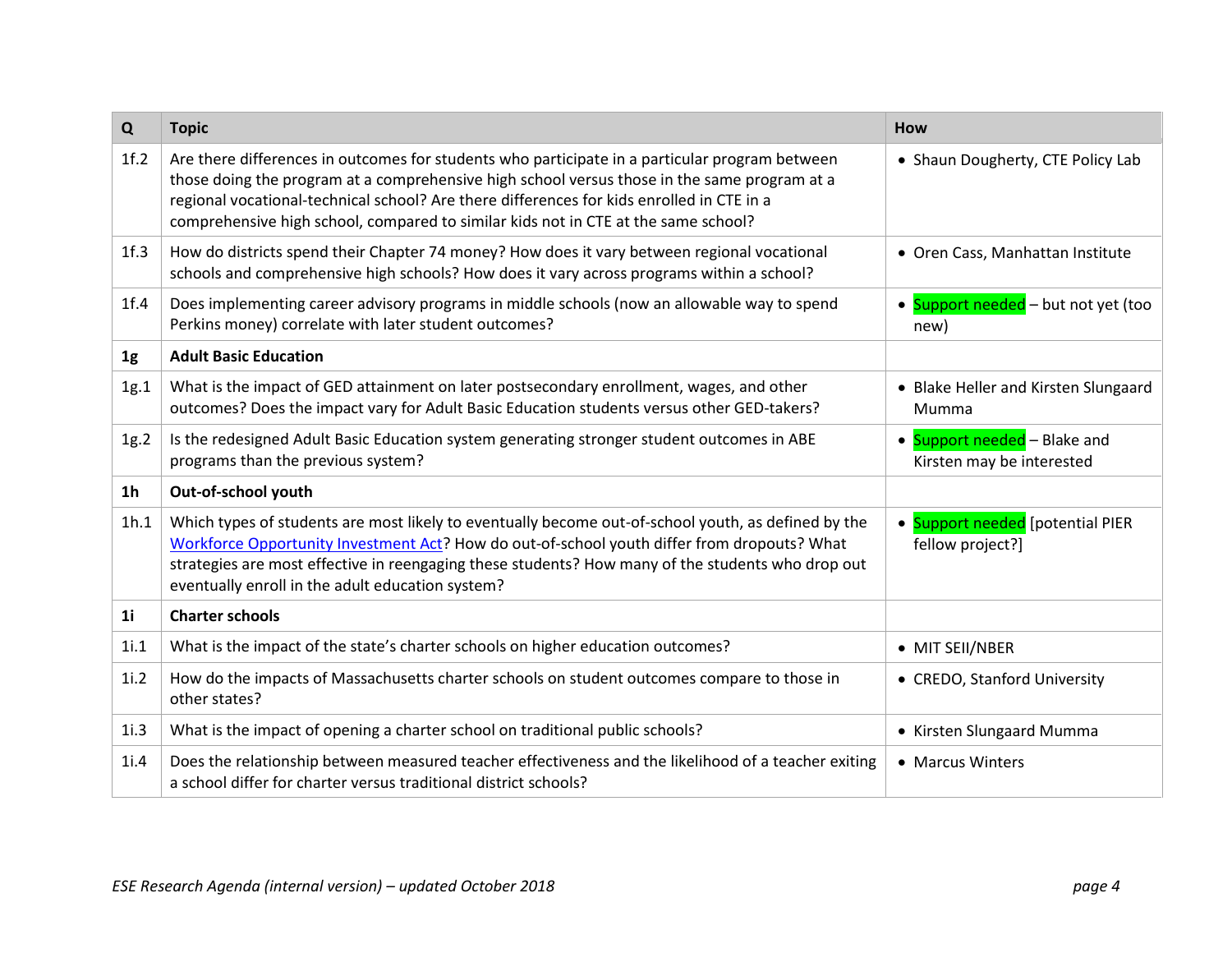| Q              | <b>Topic</b>                                                                                                                                                                                                                                                                                                                                                                     | <b>How</b>                                                            |
|----------------|----------------------------------------------------------------------------------------------------------------------------------------------------------------------------------------------------------------------------------------------------------------------------------------------------------------------------------------------------------------------------------|-----------------------------------------------------------------------|
| 1i.5           | Are teachers who exit the charter sector and enter the traditional sector equally effective in their<br>new setting? Are those who stay in charters more/less effective than those who switch? How do<br>career trajectories of teachers compare when they enter their careers at charter schools versus<br>traditional schools, overall and for traditionally trained teachers? | • Ginny Lovison                                                       |
| 1j             | Other choice options                                                                                                                                                                                                                                                                                                                                                             |                                                                       |
| 1j.1           | Are the students who participate in the state's inter-district school choice program different from<br>those who don't? Which districts (and types of districts) gain and lose the most students through<br>choice? What is the impact of the school choice program on student outcomes?                                                                                         | • Jesse Bruhn                                                         |
| 1j.2           | What is the impact of the METCO program on participating student outcomes? On the receiving<br>districts, schools, and their students? Which demographic groups have the strongest demand for<br>METCO, and why? Are those who would benefit most from the programs more or less likely to apply<br>and to accept offers?                                                        | • Ann Mantil, Harvard (outcomes<br>only)<br>• Elizabeth Setren, Tufts |
| 1 <sup>k</sup> | <b>Gifted and talented students</b>                                                                                                                                                                                                                                                                                                                                              |                                                                       |
| 1k.1           | How are gifted and talented students in Massachusetts identified and served? Is access to gifted and<br>talented programming equitable? What are effective practices and policies for identifying and serving<br>these students and increasing access to gifted and talented programming?                                                                                        | • RFR issued Sept. 2018                                               |

- 1) Effective academic support programs for students at risk of failing the grade 10 MCAS tests and/or students who have already failed
- 2) What are best practices for preventing dropout? Are any strategies particularly effective for English learners, students with disabilities, and/or overage students?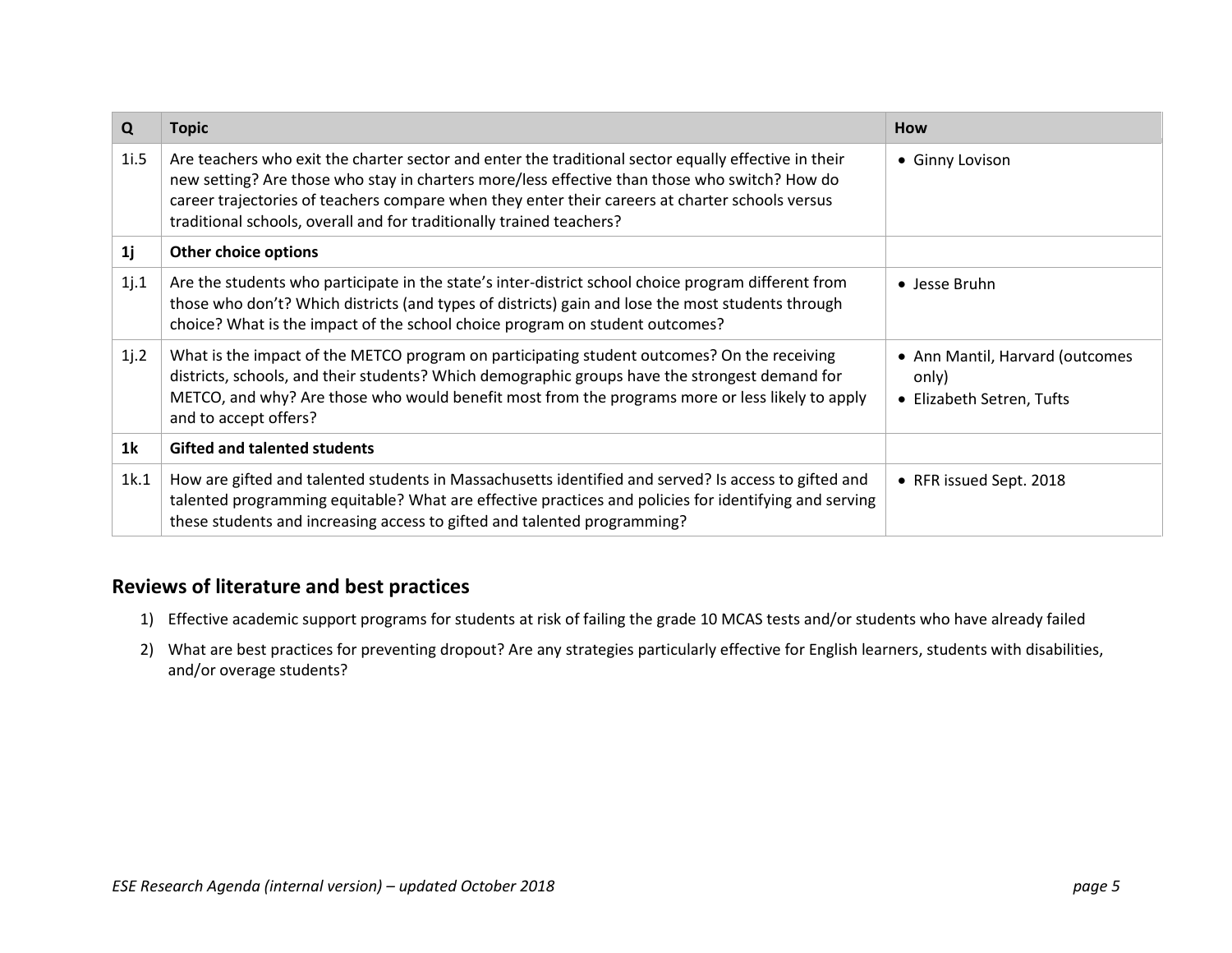### **2: Strengthen standards, curriculum, instruction, and assessment**

### **High priority topics for primary research**

| Q              | Topic                                                                                                                                                                                                                                                                                                                                                                                             | How                                                                                                         |
|----------------|---------------------------------------------------------------------------------------------------------------------------------------------------------------------------------------------------------------------------------------------------------------------------------------------------------------------------------------------------------------------------------------------------|-------------------------------------------------------------------------------------------------------------|
| 2a             | Curriculum framework implementation and curriculum programming                                                                                                                                                                                                                                                                                                                                    |                                                                                                             |
| 2a.1           | How are districts progressing in implementing the recent revisions to the ELA, math, and science<br>frameworks? Are districts incorporating the standards for STEM practice? What are superintendents'<br>and principals' perceptions of the state's implementation supports?                                                                                                                     | • VISTA survey                                                                                              |
| 2a.2           | Does CURATE appear to change uptake of curriculum choices? More generally, how do districts select<br>and use curricula? Which curricula appear to be correlated with stronger student outcomes in<br>Massachusetts?                                                                                                                                                                              | • Internal                                                                                                  |
| 2 <sub>b</sub> | <b>Competency Determination</b>                                                                                                                                                                                                                                                                                                                                                                   |                                                                                                             |
| 2b.1           | Which types of students do and do not earn the Competency Determination? Which students benefit<br>from the retest and appeals process, and in what ways? How does performance on grade 10 MCAS<br>relate to long-term student outcomes? What is the impact of the prior CD and EPP policies on long-<br>term student outcomes? Can school-based programming mitigate potential negative impacts? | • Internal (Assessment)<br>• John Papay and team at<br>Brown on CD generally<br>• Sophie Litschwartz on EPP |

|      | Topic                                                                                                                                                                                                                                                                                                           | <b>How</b>                                 |
|------|-----------------------------------------------------------------------------------------------------------------------------------------------------------------------------------------------------------------------------------------------------------------------------------------------------------------|--------------------------------------------|
| 2c   | Other curriculum, instruction, and classroom-level questions                                                                                                                                                                                                                                                    |                                            |
| 2c.1 | What is the impact of the state's early literacy grant program? Does the impact vary for those who<br>participate only in the state convening versus those who also get coaching? Does it have a spillover<br>effect to other teachers who aren't directly served? How well is it being implemented by schools? | • Support needed - plan to<br>issue an RFR |
| 2c.2 | To what degree does high quality out-of-school time programming help students develop literacy<br>skills? What role does social-emotional learning play in this process?                                                                                                                                        | • AIR (funded by Mott<br>Foundation)       |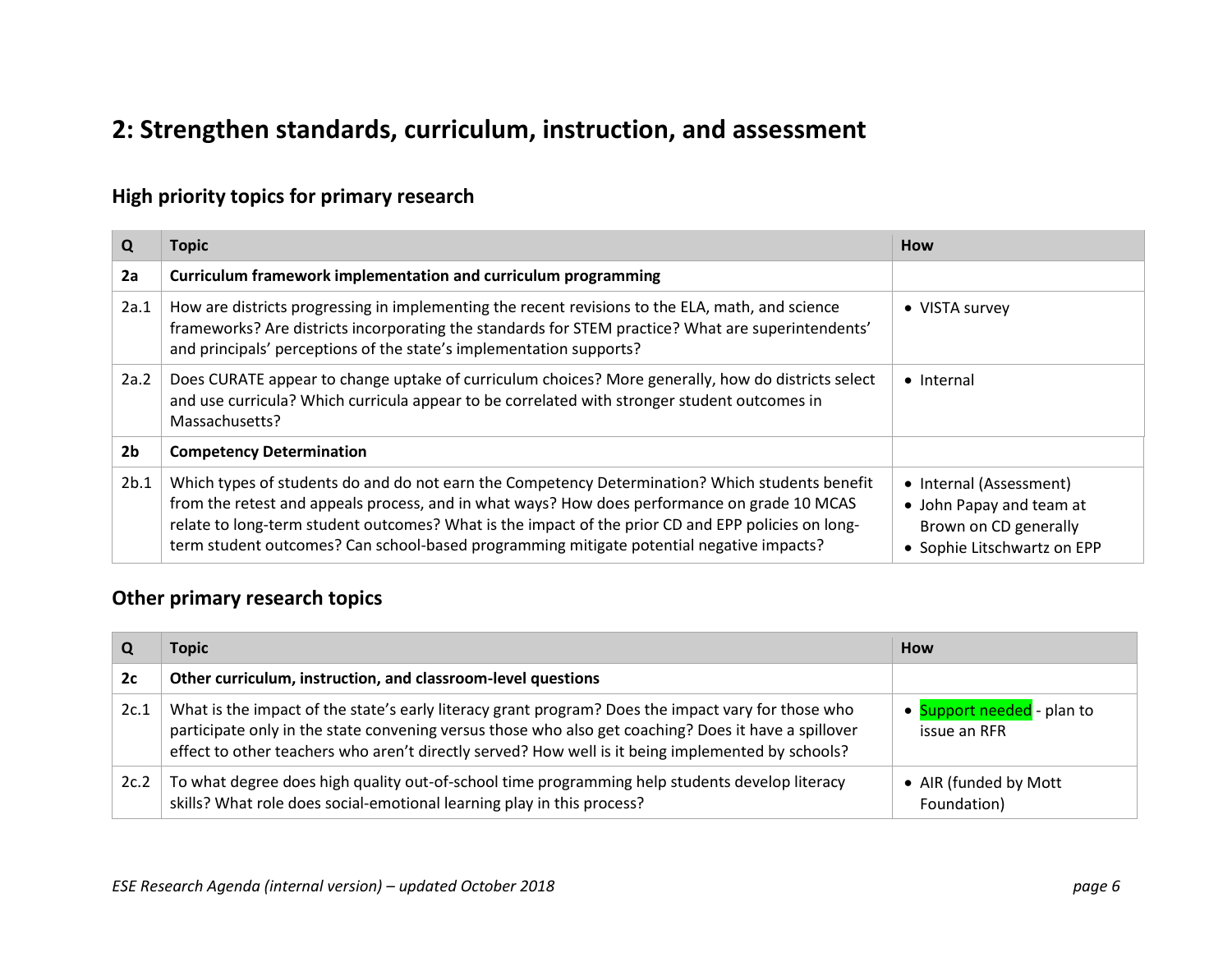| Q    | <b>Topic</b>                                                                                                                                                                                                                                                                                                                                                 | How                                                                                                  |
|------|--------------------------------------------------------------------------------------------------------------------------------------------------------------------------------------------------------------------------------------------------------------------------------------------------------------------------------------------------------------|------------------------------------------------------------------------------------------------------|
| 2c.3 | What are the short- and long-run effects of instructional specialization (departmentalization) in<br>elementary schools on student achievement and attendance?                                                                                                                                                                                               | • Ben Backes and James Cowan                                                                         |
| 2c.4 | To what degree are students segregated at the classroom level within schools? What share of<br>segregation happens at the district vs. school vs. classroom levels?                                                                                                                                                                                          | • Support needed                                                                                     |
| 2c.5 | How much time is allocated by districts to each instructional area, by grade span? (see also best<br>practices research below)                                                                                                                                                                                                                               | • Support needed                                                                                     |
| 2d   | <b>Students with disabilities</b>                                                                                                                                                                                                                                                                                                                            |                                                                                                      |
| 2d.1 | Why is our special education identification rate continuing to increase, and to what extent is that<br>driving our lack of progress on MCAS scores, dropout, and graduation rates for SWDs? Do<br>characteristics such as specific type of disability, grade of identification, inclusive practices, or<br>changing populations account for the differences? | • Support needed - pitched to<br><b>UMass Donahue</b>                                                |
| 2d.2 | What is the prevalence of co-teaching for serving special education students? What is its impact on<br>behavior and academic outcomes for SWDs and non-SWDs?                                                                                                                                                                                                 | • Marcus Winters and Nate<br>Jones                                                                   |
| 2d.3 | What is the impact of special education services for learning-disabled students? What is the impact of<br>building/school transitions on high school outcomes? Do included learning-disabled students feel<br>included?                                                                                                                                      | • Leanna Stiefel and Amy<br>Schwartz                                                                 |
| 2d.4 | Are children of immigrant parents less likely than other children to receive IDEA services? Do patterns<br>vary by disability eligibility category? Are these students less likely to receive services in an<br>integrated/inclusive setting?                                                                                                                | • Cady Landa                                                                                         |
| 2d.5 | Has the Low Income Education Access Project changed participating districts' practices in<br>identification and placement of low income students for special education services?                                                                                                                                                                             | • Support needed                                                                                     |
| 2e   | <b>English learners</b>                                                                                                                                                                                                                                                                                                                                      |                                                                                                      |
| 2e.1 | How are districts implementing the LOOK Act? What impacts has it had?                                                                                                                                                                                                                                                                                        | • Support needed - but not<br>yet. Exploring ideas with<br>Rachel Garrett at AIR.<br>Possibly VISTA? |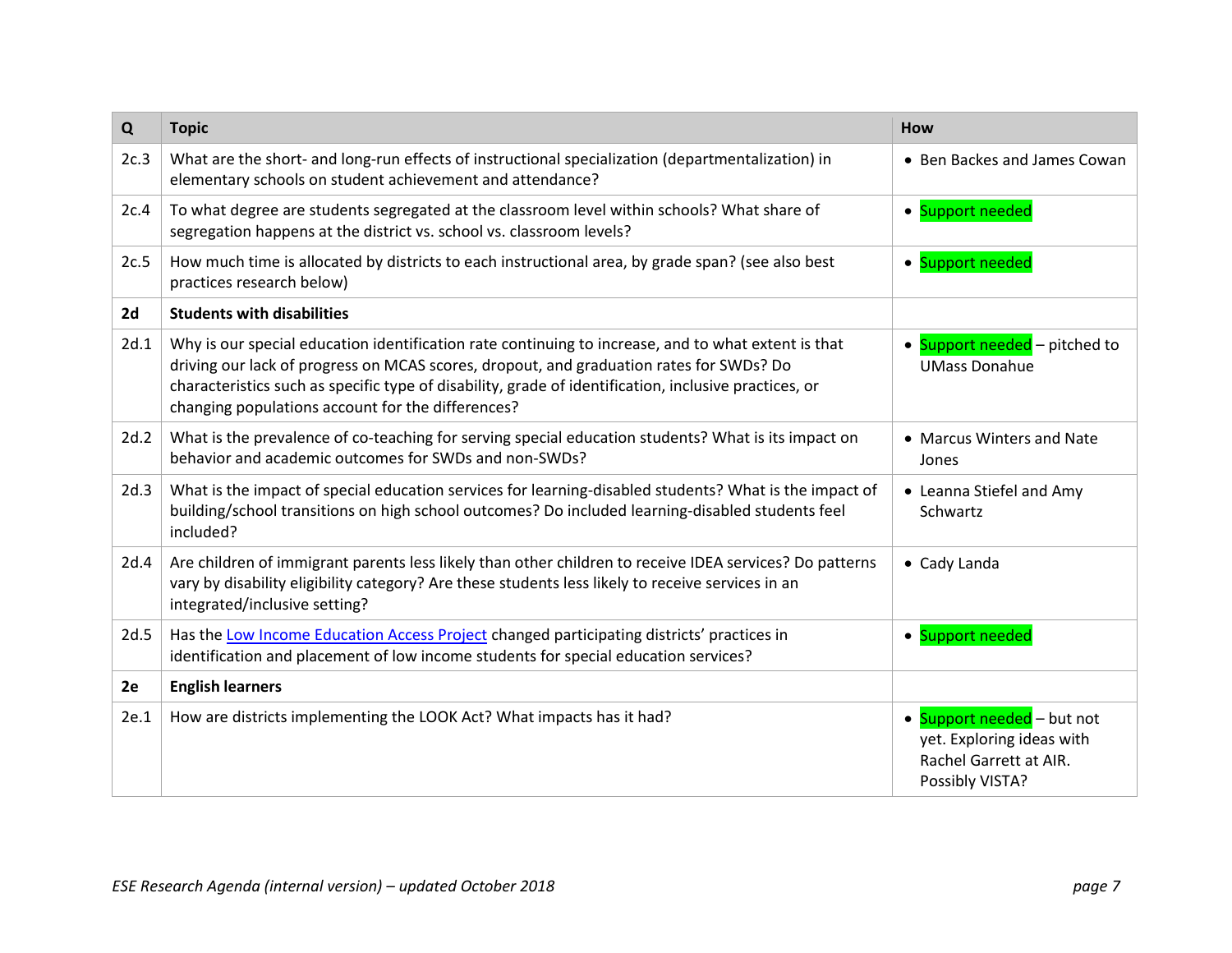| Q    | <b>Topic</b>                                                                                                                                                                                                                                                                                                                                             | <b>How</b>                    |
|------|----------------------------------------------------------------------------------------------------------------------------------------------------------------------------------------------------------------------------------------------------------------------------------------------------------------------------------------------------------|-------------------------------|
| 2e.2 | What was the impact of RETELL on EL student outcomes? Does the impact vary by the type of course<br>taken or enrollment cohort?                                                                                                                                                                                                                          | • Marcus Winters              |
| 2f   | <b>Digital learning</b>                                                                                                                                                                                                                                                                                                                                  |                               |
| 2f.1 | How many districts and schools are incorporating digital content and instructional tools? How often<br>are they used, and for what purposes?                                                                                                                                                                                                             | • VISTA survey                |
| 2g   | Assessment                                                                                                                                                                                                                                                                                                                                               |                               |
| 2g.1 | Do the new achievement levels on the Next Generation MCAS accurately reflect whether students are<br>prepared for success at the next grade level and ultimately whether students are prepared for college<br>and career?                                                                                                                                | • Student Assessment Services |
| 2g.2 | Do we observe scale drift in the Next Generation MCAS test over time? If so, why, how large is it, and<br>how can it be addressed?                                                                                                                                                                                                                       | • Student Assessment Services |
| 2g.3 | How does the validity and reliability of machine scoring of open response questions compare to<br>human scoring?                                                                                                                                                                                                                                         | • Pearson                     |
| 2g.4 | Does the mode effect (online vs. paper) vary by student subgroup or other observable characteristics?<br>What are the practical implications of test mode effects on accountability systems at the student,<br>teacher, and school levels? Do paper-based and computer-based tests have different predictive<br>validity for important student outcomes? | • Ben Backes and James Cowan  |
| 2g.5 | Do state assessment science items work effectively for measuring English language learners' science<br>knowledge and skills?                                                                                                                                                                                                                             | $\bullet$ TERC                |

- 1) What are the characteristics of culturally responsive instruction? Does diversity of representation in curriculum matter for student outcomes? What is the impact of increasing culturally responsive practices?
- 2) How much time should districts allocate to each of the main instructional areas?
- 3) What are the best practices for classroom-based EL supports (push-in, pull-out, embedded, etc.)? How does the appropriate model vary by level of need, context, or other factors?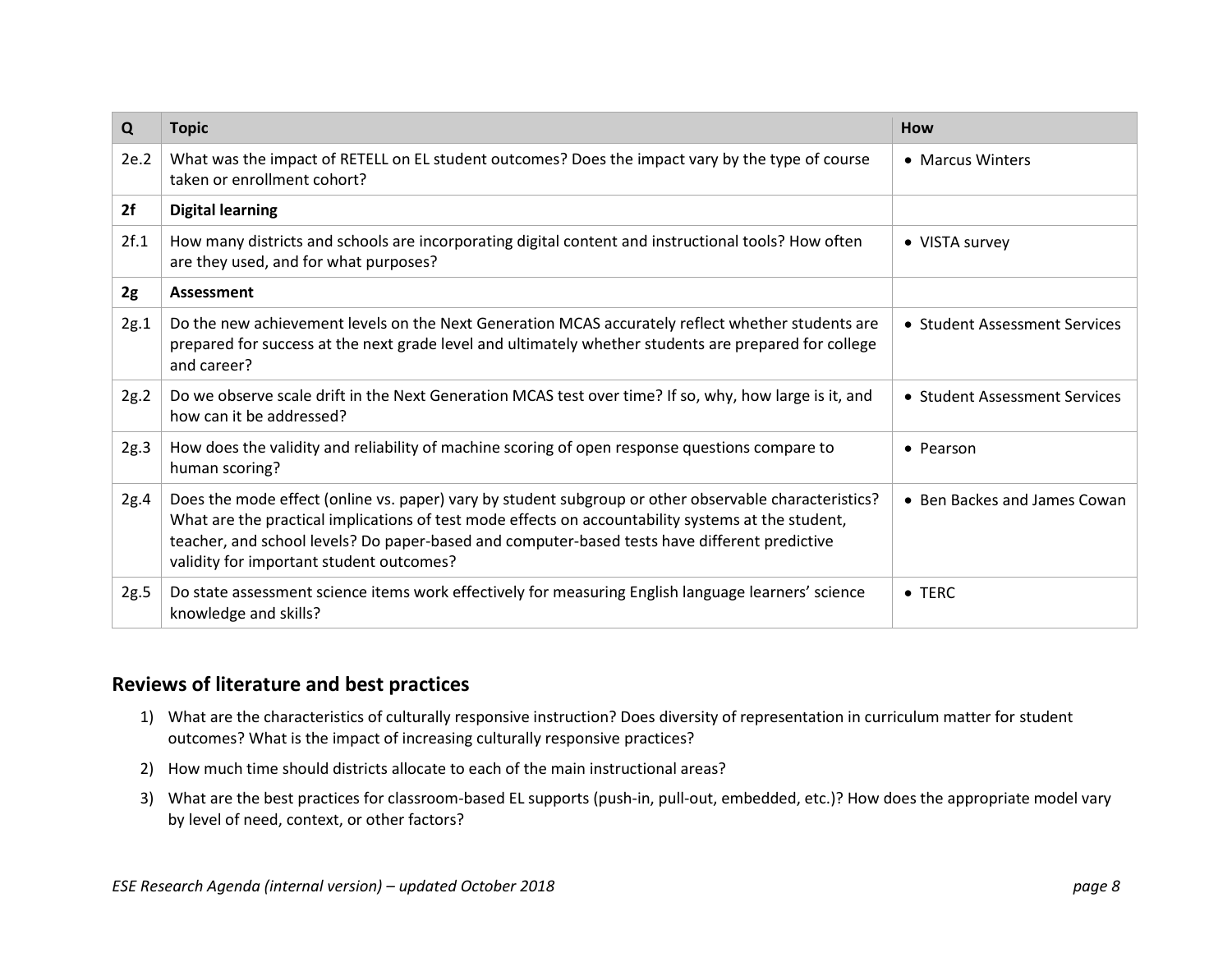- 4) What are the best ways for teachers to align English learner development standards with content standards?
- 5) Which early childhood reading assessments appear to be most effective in measuring student progress in learning to read?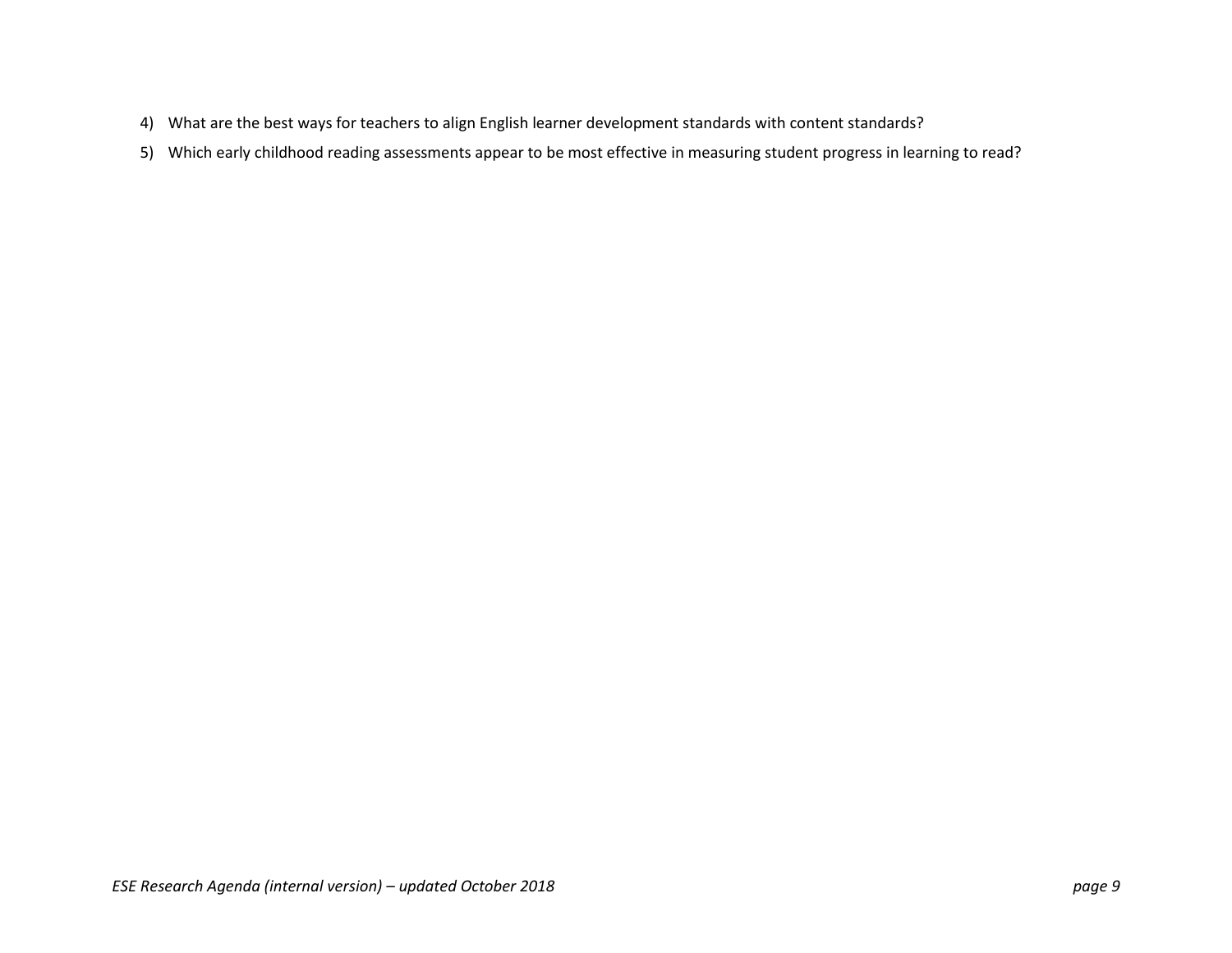# **3: Promote educator development**

### **High priority topics for primary research**

| Q              | Topic                                                                                                                                                                                                                                                                                                                                                                                                                                                                    | <b>How</b>                                                                          |
|----------------|--------------------------------------------------------------------------------------------------------------------------------------------------------------------------------------------------------------------------------------------------------------------------------------------------------------------------------------------------------------------------------------------------------------------------------------------------------------------------|-------------------------------------------------------------------------------------|
| 3a             | <b>Educator preparation</b>                                                                                                                                                                                                                                                                                                                                                                                                                                              |                                                                                     |
| 3a.1           | How are districts implementing the Candidate Assessment of Performance? What are stakeholders'<br>perceptions of the tool? Which implementation strategies yield the strongest results for teacher<br>candidates and, by extension, students?                                                                                                                                                                                                                            | • Abt Associates                                                                    |
| 3a.2           | What is the relationship between the Candidate Assessment of Performance and candidates'<br>likelihood of entering the public teaching workforce and their effectiveness in practice? What is the<br>relationship between pre-service survey-based measures of teacher outcomes and in-service<br>measures? How sensitive are estimates of individual teacher education program effects based on<br>these new measures to the teaching context of particular candidates? | • AIR/CALDER                                                                        |
| 3 <sub>b</sub> | <b>Educator workforce diversity</b>                                                                                                                                                                                                                                                                                                                                                                                                                                      |                                                                                     |
| 3b.1           | What is the impact of same-race teacher matching on student outcomes? What impact would<br>diversifying the teacher workforce have on student outcomes?                                                                                                                                                                                                                                                                                                                  | • AIR/CALDER (general); possibly<br>Anna Egalite on differential<br>impact for SWDs |

|      | Topic                                                                                                          | <b>How</b>        |
|------|----------------------------------------------------------------------------------------------------------------|-------------------|
| 3c   | Impact of educator effectiveness initiatives                                                                   |                   |
| 3c.1 | How well does the Performance Assessment for Leaders correlate with later evidence on principals'<br>practice? | $\bullet$ Fordham |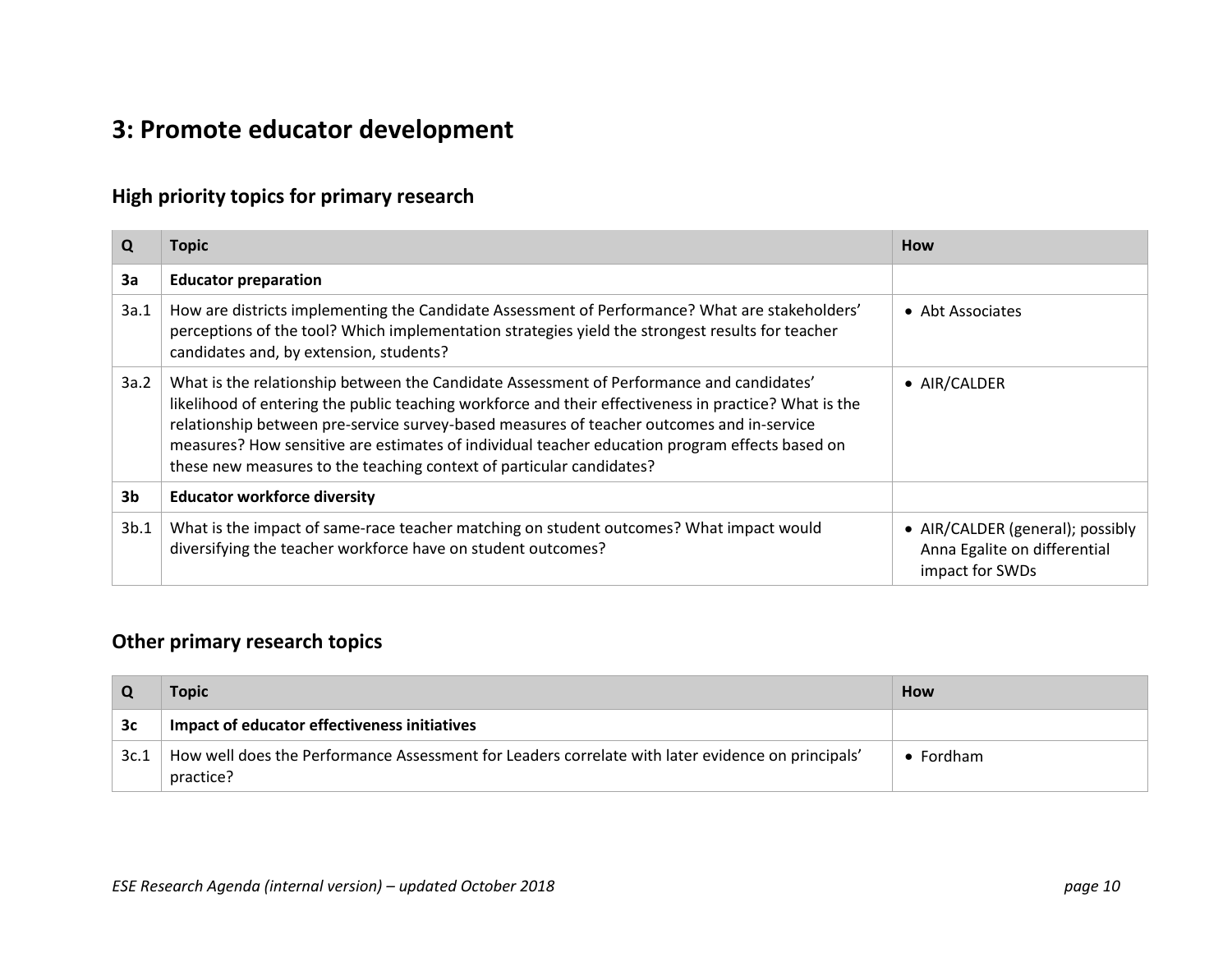| Q    | <b>Topic</b>                                                                                                                                                                                                                                                                                                                                                                   | <b>How</b>                                                               |
|------|--------------------------------------------------------------------------------------------------------------------------------------------------------------------------------------------------------------------------------------------------------------------------------------------------------------------------------------------------------------------------------|--------------------------------------------------------------------------|
| 3c.2 | What is the impact of PAL on the pipeline of principals, both in terms of the overall number of<br>completers and the number that actually enter into a principalship? Has it had an impact on principal<br>waivers or vacancies?                                                                                                                                              | Support needed [potential<br>$\bullet$<br>PIER Fellows project?]         |
| 3c.3 | Does the state's online calibration tool strengthen educator practice around providing high quality<br>feedback? Does it increase rating calibration in districts that use it?                                                                                                                                                                                                 | Support needed<br>$\bullet$                                              |
| 3c.4 | Does practicing teaching skills and receiving high quality feedback through mixed-reality simulations<br>improve the skills of teachers in educator preparation programs?                                                                                                                                                                                                      | Support needed (but not until<br>$\bullet$<br>next year at the earliest) |
| 3d   | <b>Other educator issues</b>                                                                                                                                                                                                                                                                                                                                                   |                                                                          |
| 3d.1 | What is the relationship between MTEL scores and the likelihood of entering the teaching workforce,<br>student achievement, teacher summative ratings, and teacher retention? Can the strength of the<br>relationships be improved through differential weights on particular MTEL test objectives, subareas,<br>or sections?                                                  | CALDER (IES proposal 2018)<br>$\bullet$                                  |
| 3d.2 | How much does principal effectiveness vary? What are the pathways to the principalship in terms of<br>prior training and job experience? Do those pathways or principal characteristics predict their<br>effectiveness? Do effective teachers make for more effective principals? Do principals help retain<br>effective teachers? (multi-state study with GA, MO, NC, TX, WA) | $\bullet$ CALDER                                                         |
| 3d.3 | At what points in the teacher pipeline do we see the largest changes in the diversity of the teaching<br>workforce? Can these changes be explained by observable characteristics?                                                                                                                                                                                              | • Melanie Rucinski                                                       |
| 3d.4 | What types of professional development are districts/schools actually offering? To what extent are<br>they using effective professional development practices?                                                                                                                                                                                                                 | Support needed<br>$\bullet$                                              |

1) What is the impact of increasing culturally responsive practices? Which strategies are most effective?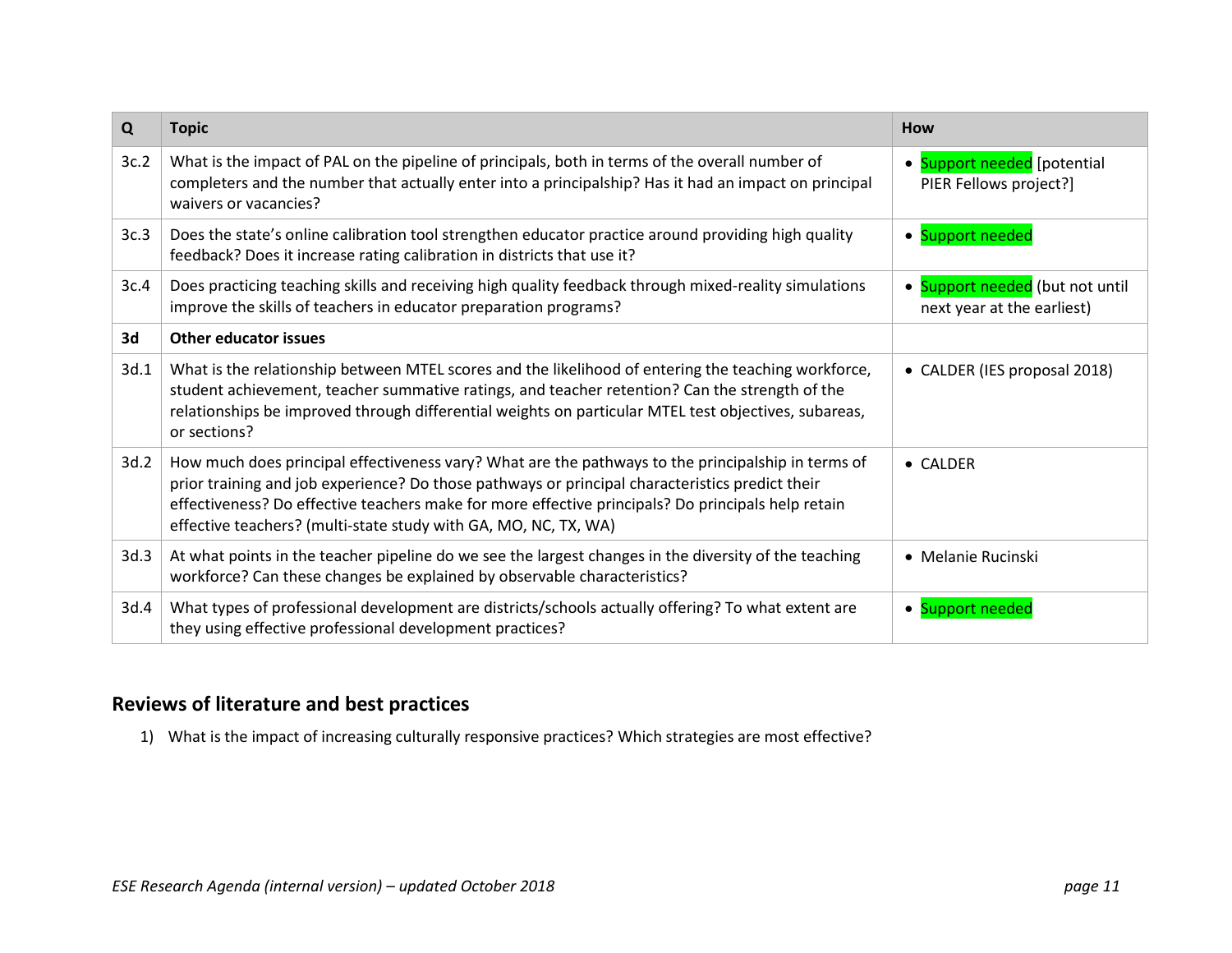# **4: Support social-emotional learning, health, and safety**

### **High priority topics for primary research**

| Q    | Topic                                                                                                                                                                                                                                                                                                                                                                                                                                        | <b>How</b>                                                  |
|------|----------------------------------------------------------------------------------------------------------------------------------------------------------------------------------------------------------------------------------------------------------------------------------------------------------------------------------------------------------------------------------------------------------------------------------------------|-------------------------------------------------------------|
| 4a   | <b>School climate</b>                                                                                                                                                                                                                                                                                                                                                                                                                        |                                                             |
| 4a.1 | What are students' perceptions of various dimensions of school climate? How does climate vary<br>across schools and districts? How strongly is school climate correlated with other student outcomes?<br>Is our school climate index a valid measure of the construct? How is school climate changing over<br>time? To what degree and in what ways are districts using the reports from the state survey, and how<br>could we improve them? | • Internal (Shelagh)                                        |
| 4b   | <b>Social and emotional learning (SEL)</b>                                                                                                                                                                                                                                                                                                                                                                                                   |                                                             |
| 4b.1 | What measures of social-emotional learning are districts and schools using? Which specific dimensions<br>of SEL do they measure? Do the resulting data vary by student subgroup, grade span, or other factors?<br>How are districts and schools using these data? How do measures of social-emotional learning<br>correlate with other state data (e.g., MCAS results, attendance, retention in grade, graduation rates)?                    | • Mathematica (seeking grant<br>funding)                    |
| 4c   | Interventions and supports                                                                                                                                                                                                                                                                                                                                                                                                                   |                                                             |
| 4c.1 | What is the efficacy of the state's Recovery High Schools?                                                                                                                                                                                                                                                                                                                                                                                   | • Possible partnership with<br>Andrew Finch and John Kelley |

|      | Topic                                                                                                                                                                                                                                                    | <b>How</b>                       |
|------|----------------------------------------------------------------------------------------------------------------------------------------------------------------------------------------------------------------------------------------------------------|----------------------------------|
| 4d   | <b>Student discipline</b>                                                                                                                                                                                                                                |                                  |
| 4d.1 | How has the incidence of the use of suspension changed as a result of Chapter 222, and how does this<br>vary by school context and student subgroup? How are districts responding to the new requirements?<br>What are the challenges in implementation? | • Urban Institute (Tracey Lloyd) |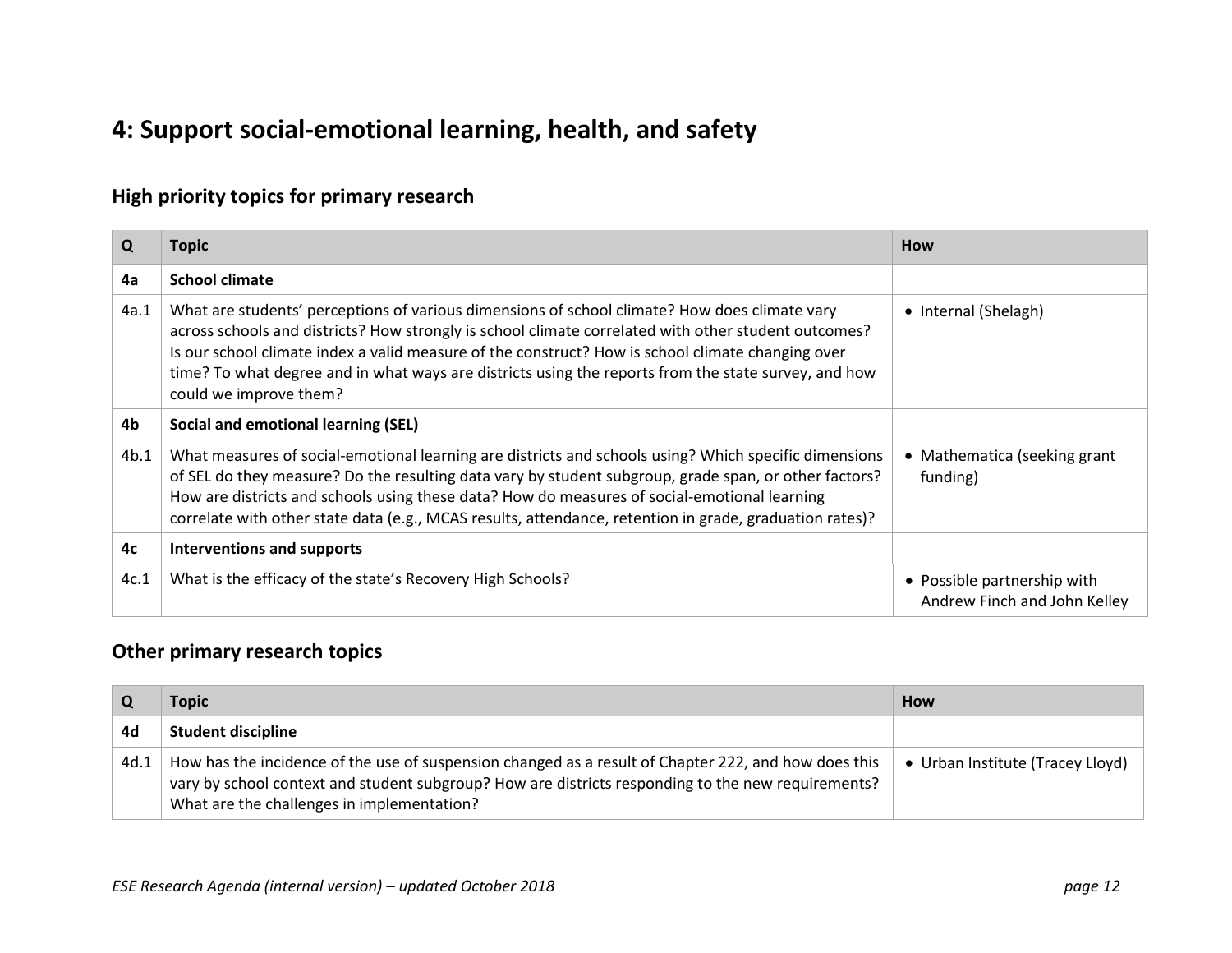| Q    | <b>Topic</b>                                                                                                                                                                                                                                                                                                                                                                                        | How                                       |
|------|-----------------------------------------------------------------------------------------------------------------------------------------------------------------------------------------------------------------------------------------------------------------------------------------------------------------------------------------------------------------------------------------------------|-------------------------------------------|
| 4d.2 | Are there differences in the use of discipline, school climate, etc. for districts participating in the<br>Rethinking Discipline project vs. other districts and/or vs. the same districts prior to participation?                                                                                                                                                                                  | • Urban Institute (Tracey Lloyd)          |
| 4d.3 | What is the impact of the change in the student discipline law on teacher retention?                                                                                                                                                                                                                                                                                                                | • Marcus Winters                          |
| 4e   | <b>Interventions and supports</b>                                                                                                                                                                                                                                                                                                                                                                   |                                           |
| 4e.1 | How are districts receiving Safe and Supportive Schools grants using the Behavioral Health and Public<br>Schools framework and self-assessment tool? Did they use the assessment to create action plans, and<br>did they actually implement those plans? Has use of the tool changed districts' practices?                                                                                          | • Collaborative for Education<br>Services |
| 4e.2 | To what extent have schools participating in the Transforming School Climate project implemented a<br>high fidelity multi-tiered behavioral health framework? What factors facilitate or impede<br>implementation, particularly in high needs and underperforming schools? Compared to similar non-<br>participating schools, do participating schools demonstrate improvement in student outcomes? | $\bullet$ Plan to issue an RFR            |
| 4e.3 | What is the impact of physical activity interventions in underperforming schools on student<br>outcomes?                                                                                                                                                                                                                                                                                            | • Tufts University                        |
| 4f   | <b>Other questions</b>                                                                                                                                                                                                                                                                                                                                                                              |                                           |
| 4f.1 | What is the impact of a student's death on his or her peers, as measured by test scores, attendance,<br>behavior, etc.? How does the impact vary by demographic group? Are some causes of death more<br>traumatic than others?                                                                                                                                                                      | • Josh Goodman and Janelle<br>Fouche      |
| 4f.2 | What is the impact of full-day kindergarten on cognitive and non-cognitive outcomes among students<br>with and without disabilities?                                                                                                                                                                                                                                                                | • Shaun Dougherty                         |
| 4f.3 | What has been the impact of the change in the state's marijuana laws on student outcomes?                                                                                                                                                                                                                                                                                                           | • Support needed                          |

- 1) How can schools best deploy additional guidance counselors and social workers?
- 2) What interventions improve attendance and reduce chronic absenteeism?
- 3) What evidence supports the Safe and Supportive Schools framework, particularly its guiding principles?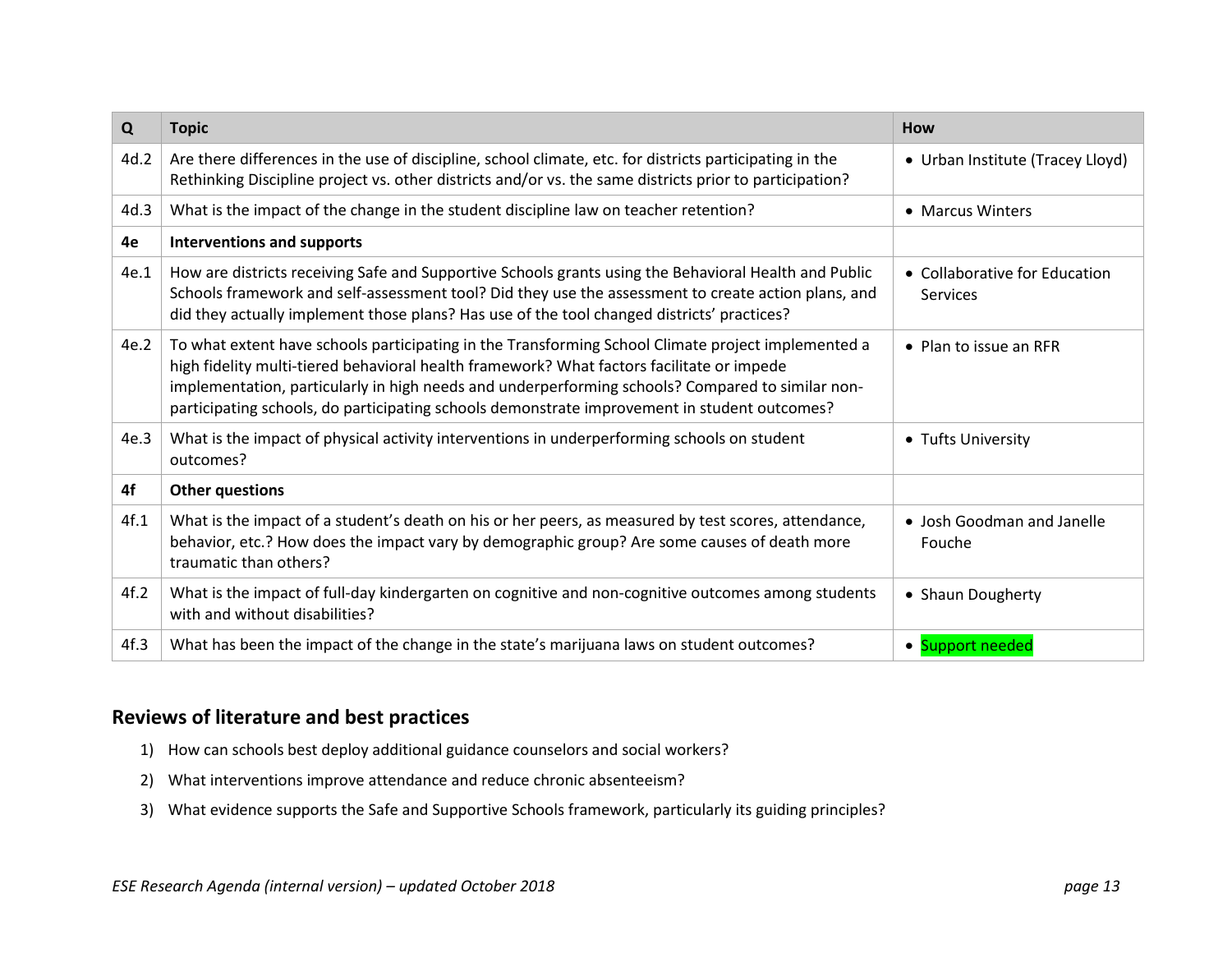## **5: Turn around the lowest performing schools and districts**

### **High priority topics for primary research**

|      | Topic                                                                                                                                                           | How                       |
|------|-----------------------------------------------------------------------------------------------------------------------------------------------------------------|---------------------------|
| 5a   | State accountability and support system                                                                                                                         |                           |
| 5a.1 | Is the redesign of the Statewide System of Support having the impact we had hoped?                                                                              | • Ebony Bridwell-Mitchell |
| 5a.2 | Is the new accountability system meaningfully differentiating schools? Is it targeting resources to the<br>right schools? Does it include the right indicators? | • Internal (Rob Curtin)   |

| Q    | Topic                                                                                                                                                                                                                                                                                                                                                    | <b>How</b>                                                       |
|------|----------------------------------------------------------------------------------------------------------------------------------------------------------------------------------------------------------------------------------------------------------------------------------------------------------------------------------------------------------|------------------------------------------------------------------|
| 5b   | Sustaining school improvement over time                                                                                                                                                                                                                                                                                                                  |                                                                  |
| 5b.1 | Which schools and districts sustain results after exiting Level 4, and which do not? What are the<br>district conditions that enable successful school turnaround? Why do patterns vary, and what does<br>this imply for state policy and practice? Did the hold-harmless during the assessment transition affect<br>the trajectories of exited schools? | • Support needed – some cohort<br>analysis being done internally |
| 5b.2 | Has the performance of the bottom 10 percent of schools improved over time? (Is the floor rising?)                                                                                                                                                                                                                                                       | • Internal (Adrienne)                                            |
| 5b.3 | How do low performing schools allocate time during the school day? During extended-day programs?                                                                                                                                                                                                                                                         | • Support needed                                                 |
| 5c   | Labor market issues                                                                                                                                                                                                                                                                                                                                      |                                                                  |
| 5c.1 | What are the characteristics of the teacher labor market / labor pool for turnaround schools? Does<br>each region have a sufficient number of qualified teachers for the needs of the lowest performing<br>schools?                                                                                                                                      | $\bullet$ AIR                                                    |
| 5c.2 | What impact have the new compensation models in the Level 5 districts had on educator<br>retention/turnover, identification for increased responsibilities, and total costs?                                                                                                                                                                             | • Schueler                                                       |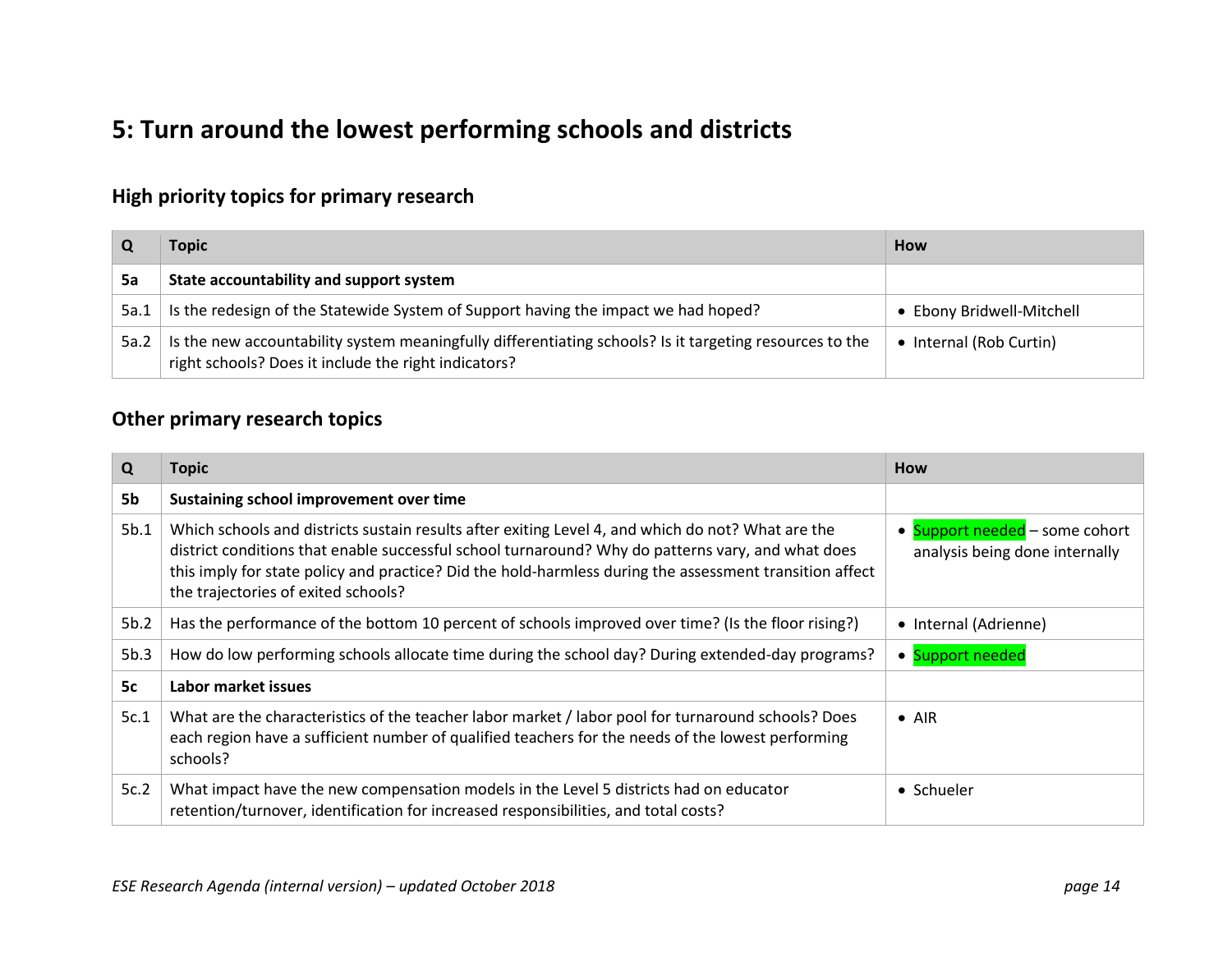|      | Topic                                                                                                                                                                                                                         | How                |
|------|-------------------------------------------------------------------------------------------------------------------------------------------------------------------------------------------------------------------------------|--------------------|
| 5d   | <b>State systems improvements</b>                                                                                                                                                                                             |                    |
| 5d.1 | What does strong implementation of turnaround practice 4 (culture, climate, social-emotional<br>learning, and family engagement) look like? Are those characteristics well captured in the Monitoring<br>Site Visit protocol? | $\bullet$ Internal |
| 5d.2 | What additional data on students might add new perspectives on how to improve the lowest<br>performing schools? (e.g., ever poor versus never poor, student trauma, absenteeism)                                              | $\bullet$ Internal |

1) What practices improve racial equity in low performing schools?